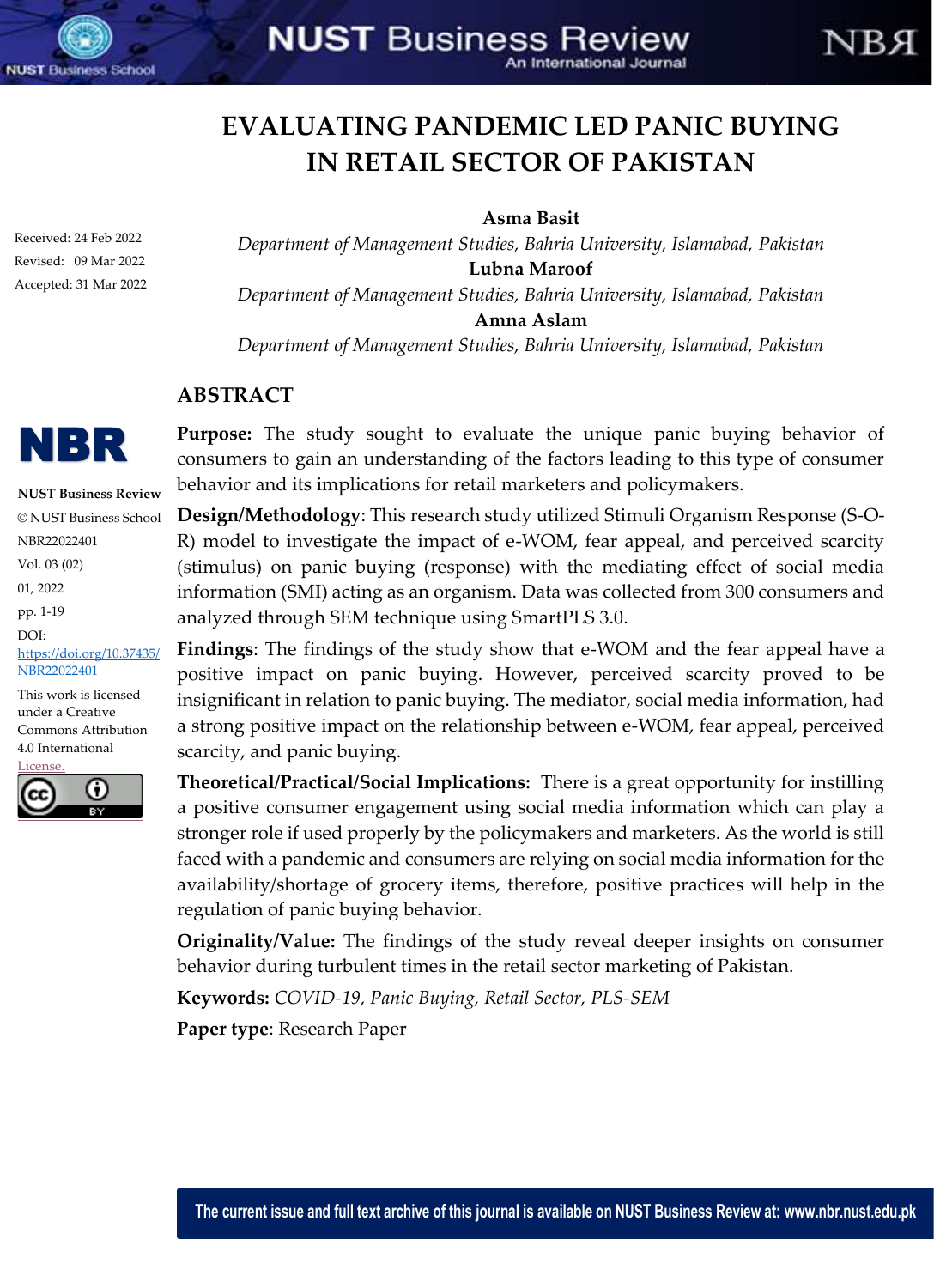## **INTRODUCTION**

In the recent era, social media is the most important and quickest medium to convey the message to the targeted audience. According to experts, social media is making people more anxious which is increasing panic buying among consumers (Reuters, 2020). The socially constructed meaning of COVID-19 has changed the business activities and buying behaviors of people around the globe (Ting, Ling & Cheah, 2020). However, it might contribute to misinformation and unnecessary public panic which results in undesirable responses of consumers as well (Jones, 2010). Consumers' buying behavior in panic is generally termed panic buying. Purchasing is consumer behavior in which people buy products in large quantities for avoiding shortages in the future (Shou, Xiong & Shen, 2013). In this vein, buying in unfavorable, chaotic situations termed as panic buying is defined as "behavior exhibited by consumers where they purchase unusually large amounts or an unusually varied range of products in anticipation of, during, or after a disaster or perceived disaster, or in anticipation of a large price increase or upstream shortage" (Loxton et., al., 2020).

The current study proposes to evaluate the factors that are promoting panic buying among consumers during a pandemic by conceptualizing consumer panic buying in the retail grocery supermarkets of twin cities (Rawalpindi and Islamabad) of Pakistan. The research study used the 'S-O-R' model which is a three-stage model (Vieira, 2013). The theoretical model of S-O-R helped look deeper into consumer behavior during the COVID-19 crisis. According to the S-O-R model, there are different types of communication channels where the richness of the channel depends upon two major principles, 1) the tendency of communication to provide feedback and 2) the cues that are provided by the medium (Dennis, 1998). Therefore, this research aims to study consumers' viewpoints on the factors promoting panic buying in Pakistan during the COVID-19 pandemic.

Although there is a growing importance of understanding the phenomenon of panic buying still there is a shortage of academic literature in management studies regarding this aspect (Li & Cong, 2020). It has been highly recommended by previous research studies to focus on the myriad variables along with scarcity that is promoting panic buying among countries where COVID-19 related restrictions are stricter (Li & Cong, 2020). Furthermore, one notable research mentioned the use of qualitative methods for studying panic buying which are not completely unbiased, hence future research is directed to validate the panic buying theories by using quantitative data collection methods (Aslam, et al., 2018).

A great deal of the emerging research has examined the retail sector for durable goods a limited number of empirical studies have focused on food purchases, retail products and consumption changes during the COVID-19 and much of the studies are conducted during first wave of COVID-19. However, the current research study collected data during the second and third wave wherein the consumer became acclimatized to the COVID-19 issues, thus addressing the gap identified by previous research.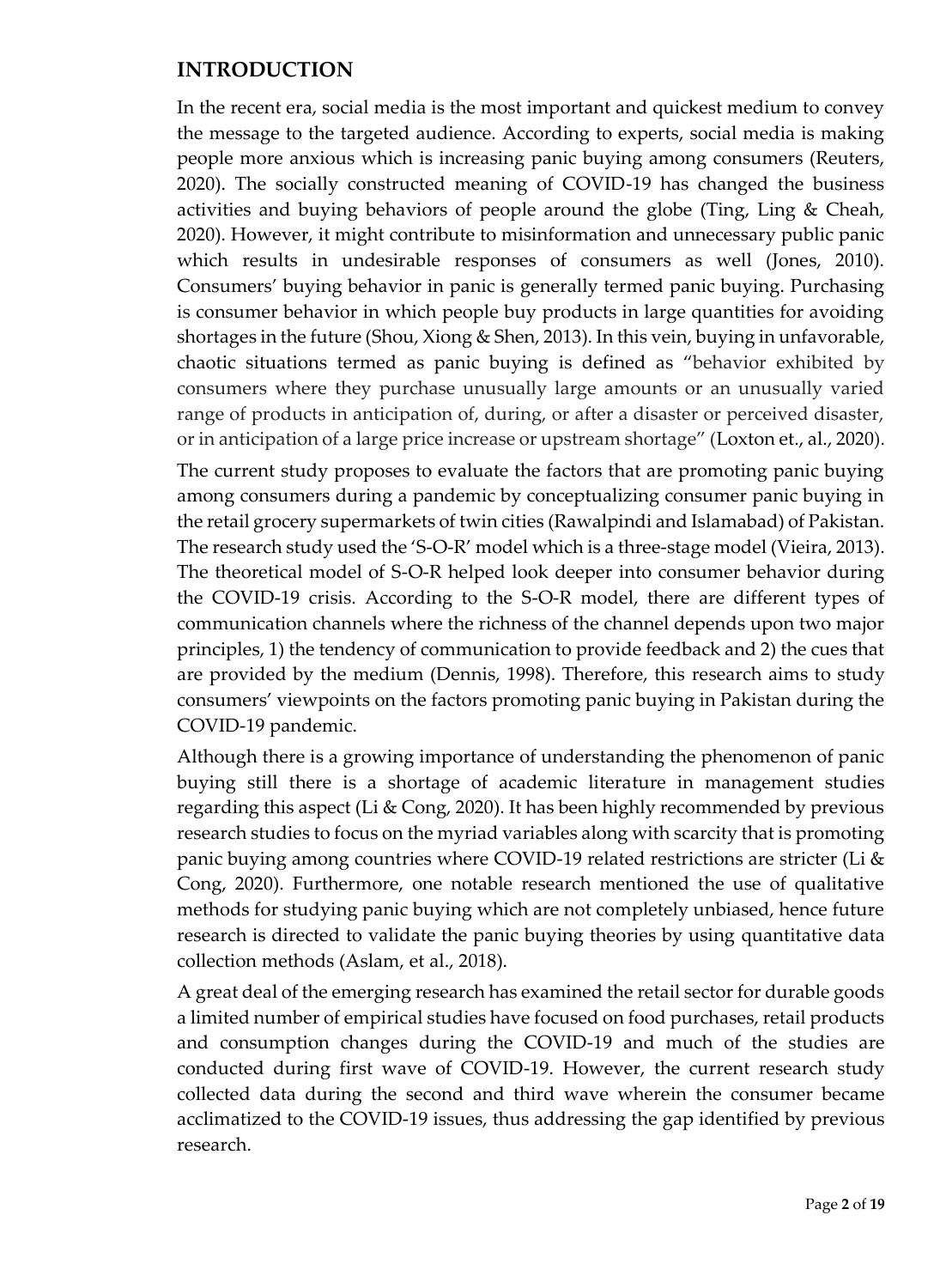According to digital marketing experts, social media is making people anxious about the happenings around the globe impacting the stock supplies; therefore, consumer panic buying has been witnessed globally (Reuters, 2020)**.** The disaster related changes in consumption patterns, consumer behavior and the responses related to COVID-19 are termed as hoarding and panic buying (Pantano, 2020). Most of the studies on the panic buying in COVID-19 pandemic are conducted in the context of retail sector of developed countries. Government of Pakistan has disseminated the information for precaution and cure of COVID-19 on social media as well as on the mainstream media. Islam, et. al. (2020) conducted research on antecedents of panic buying in Pakistan and concluded that it is mainly social media creating the hype that results in panic buying in the retail sector of Pakistan. The context requires further exploration because in the retail sector, fear of lockdowns, time restriction and scarcity of grocery items have derived consumers' panic buying behavior causing consumption crisis from demand side of the economy.

Existing literature on consumer behavior during catastrophes and calamities remained focused on financial crisis. Hence there is a gap to study consumer behavior from non-financial aspects (such as their buying behavior induced by pandemic). From a practical point of view, this study allows managers and retail supermarkets to understand how to operate during a pandemic situation and how to turn it in an opportunity to capitalize on.

## **LITERATURE REVIEW & HYPOTHESES**

Panic buying is a multidimensional phenomenon that has been witnessed during several natural disasters and emergencies regarding public health (Arafat, 2020). It is one of these behavioral changes when consumers buy large amounts of products in the fear of shortage of products during or after the perceived disaster. The e-WOM, fear appeal and perceived scarcity are the stimuli, whereas panic buying is the response and social media information is the organism mediating the relationship between stimuli and response. The phenomenon of panic buying is further explained using the Stimulus-Organism- Response (S-O-R) model in the theoretical framework section.

#### *Impact of Electronic Word of Mouth (e-WOM) on Panic Buying*

e-WOM is considered a new concept related to WOM which is referred as, any statement (positive or negative) made by the customer (actual, potential, or former) about a product or service which is available to multiple entities (people and institutions) via internet (Hennig-Thurau et al., 2004). Communication theory suggests that e-WOM provides information of user-oriented and recommendations by the previous shoppers in which it acts both as an informant and a recommender (Park, Lee, & Han, 2007). Online reviews or signals are proposed to bring different stimuli to consumers. Social media is considered to be a major source of e-WOM, being the primary source for information it is affecting consumers' buying decisions (Bronner & De Hoog, 2008).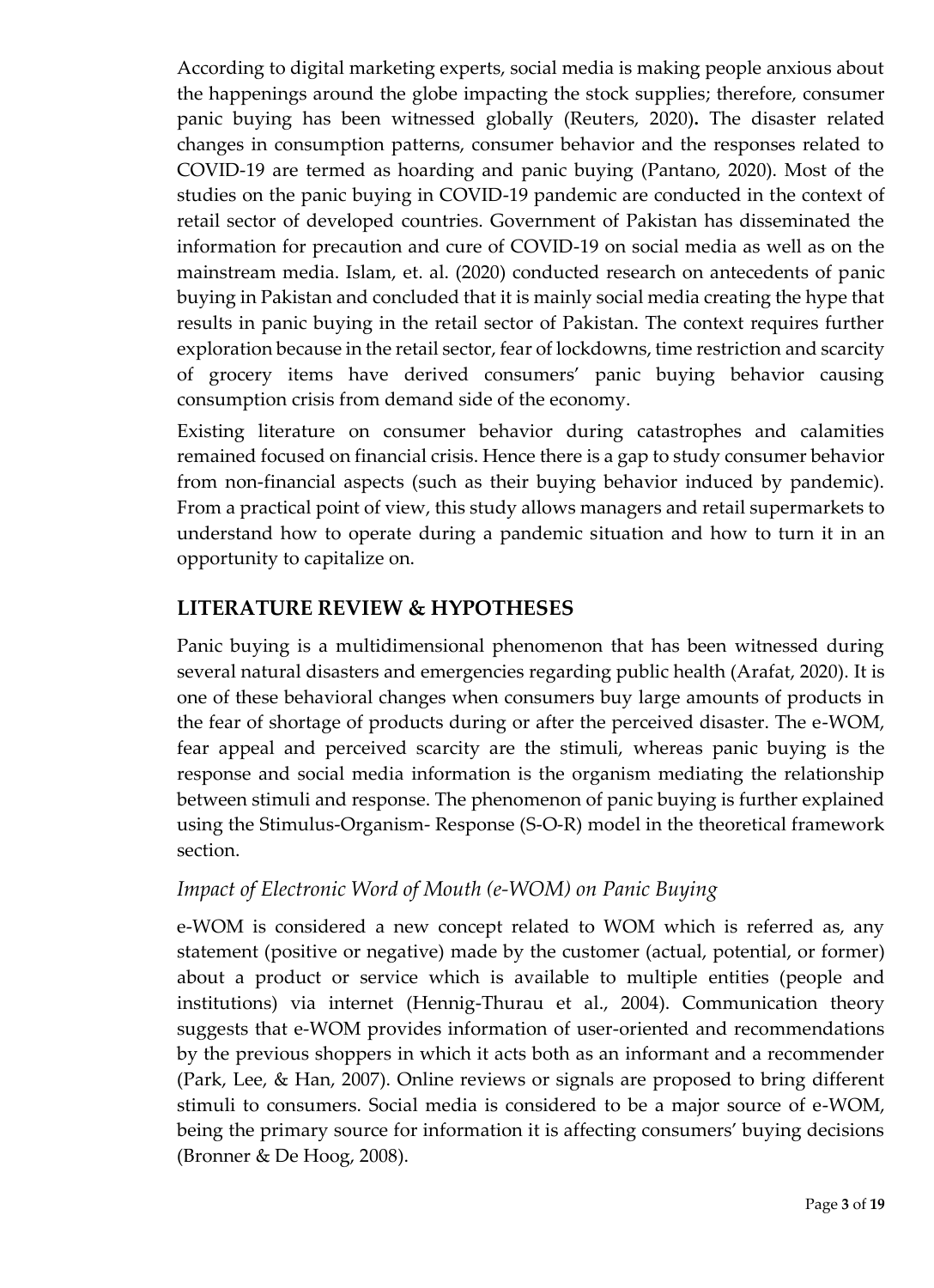In the context of e-WOM, it is argued that individuals quickly associate themselves with the posts that are shared by the people having same or similar backgrounds. In accordance with the previous studies on the COVID-19 pandemic, it is hypothesized that e-WOM may have an impact on consumers' panic buying. On the basis of the discussion, we hypothesize that:

*H1: e-WOM regarding retail grocery positively affects panic buying during the COVID-19 pandemic.*

## *Fear Appeal: A Potential Factor inducing Panic Buying*

The theory of fear appeal is being used in advertising and marketing campaigns for health insurance, personal protective equipment, and life insurance. During COVID-19, the fear factor is enhanced by hedonic and utilitarian motivations (Crabbe, 2020). Fear appeals usually use graphics and overemphasized language in order to arouse fear by focusing on the negative consequences of not adopting the behaviors that are recommended (Baumeister & Vohs, 2007). It is observed that individuals exposed to a fear appeal, either engage in danger control in which the action for avoiding threat by processing the message cognitively is taken, or the fear control in which the message is repressed in order to ignore the threat.

It is observed that the products that are more likely to overcome any specific risk, fear, or danger receive a greater number of purchases (McDaniel & Zeithmal, 1984). The fear that along with COVID-19 will lead consumers to a high level of interactivity among the e-commerce platforms (Arnold & Reynolds, 2012). Therefore, based on the findings of previous studies on calamities in general and the COVID-19 pandemic, the fear appeal may have an impact on consumers' panic buying. On the basis of the discussion the present study postulated the following hypothesis.

*H2: Fear appeal regarding retail grocery items positively affect panic buying during the COVID-19 pandemic.*

# *Perceived Scarcity leading to Panic Buying*

Products' perceived scarcity implies a threat to personal freedom to obtain required consumables, which triggers the psychological reaction that increases consumer's incentive to choose a substitute that might not be obtainable soon (Ditto, 1989). Commonly the effects of scarcity are examined largely in the advertising messages. Anticipated regret theory links the panic buying with perceived scarcity in which comparison with the actual decisions regarding (no) hoarding during a crisis is done among consumers (Gupta & Gentry, 2019). It is observed that a product having a relatively high price is likely to be perceived as having high quality and is considered more valuable (Hoseason, 2003).

It is observed that the greater the view of shortage, higher the probability that consumers are to feel unprotected and vulnerable to a situation towards COVID-19 (Steven, O'Brien, & Jones, 2014)**.** From the marketing point of view, the substitutions of products as a result of product, service, and resource scarcity might impact the consumers' buying behavior. Therefore, we hypothesize that: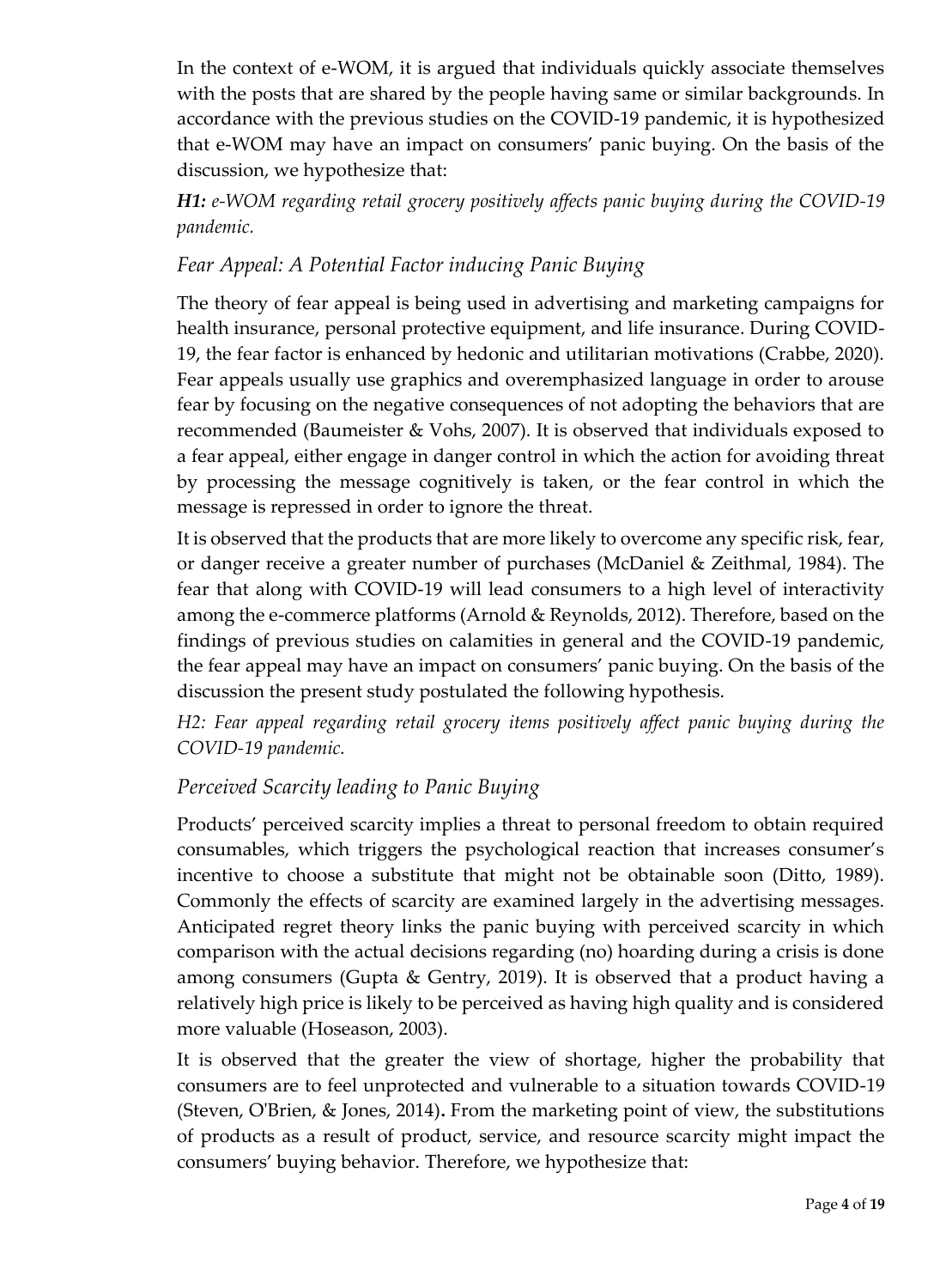### *Role of Social Media Information*

Social media information not only influences consumers in the decision-making process but also motivates them regarding the changes in their preferences (Barger  $\&$ Schultz, 2016)**.** As compared to the traditional media information that is sourced through social media is found to be more diverse (Van Der Heide & Lim, 2016). During COVID-19 lockdowns, social media has provided opportunities for online consumers to share and obtain information. However social learning plays an important role in shaping the decisions of consumers (Zheng & Yang, 2020).

The credibility and value of information by media has become an important factor (Hovland & Weiss, 1951)**.** During the state of panic buying, the purchasing decisions of consumers are influenced by peer choices. According to a global survey, during COVID-19 more than 40% of online users spend their time on social media (Watson, 2020). Social media information affects the customers purchasing behavior via two mechanisms: 1) the attention effect, in which a person's awareness of a product is captured and 2) the endorsement effect, in which users are informed about product quality on the basis of their friends' online comments. According to experts, social media platforms i.e. Twitter and Facebook are the key sources that aggregated the rush among people to stockpile basic household goods (Reuters, 2020).

In the environment of e-commerce, trust is the emotional state that is considered by consumers consider whether communities online are honest or not with the consumers. Much of the evidence suggests that social media information created social proof regarding fear and panic. Hence, a shortage of stock was created as people bought an extra amount of stock (Bradbury Jones & Isham, 2020).

On the basis of the discussion above, the study takes the social media information as the mediator that enhances the link of perceived scarcity, fear appeal, and e-WOM with the panic buying that is exhibited in the hypotheses below:

*H4: He-WOM influences Panic buying via social media information*

*H5: perceived scarcity influences panic buying via social media information*

*H6: fear appeal influences panic buying via social media information*

*Theoretical Framework: The S-O-R Model* 

The S-O-R model (Mehrabian & Russell, 1974) is used to explain the proposed hypotheses. Much of the literature in the field of management studies and in particular, marketing, has empirically supported this model. This S-O-R model is considered appropriate for studying the impulsive & compulsive buying behaviors in the COVID-19 because it empirically and theoretically validates that external stimulus influence the emotional and cognitive states of an individual which affects the behavior of a consumer (Islam & Azam, 2018). The components of the S-O-R model are presented below: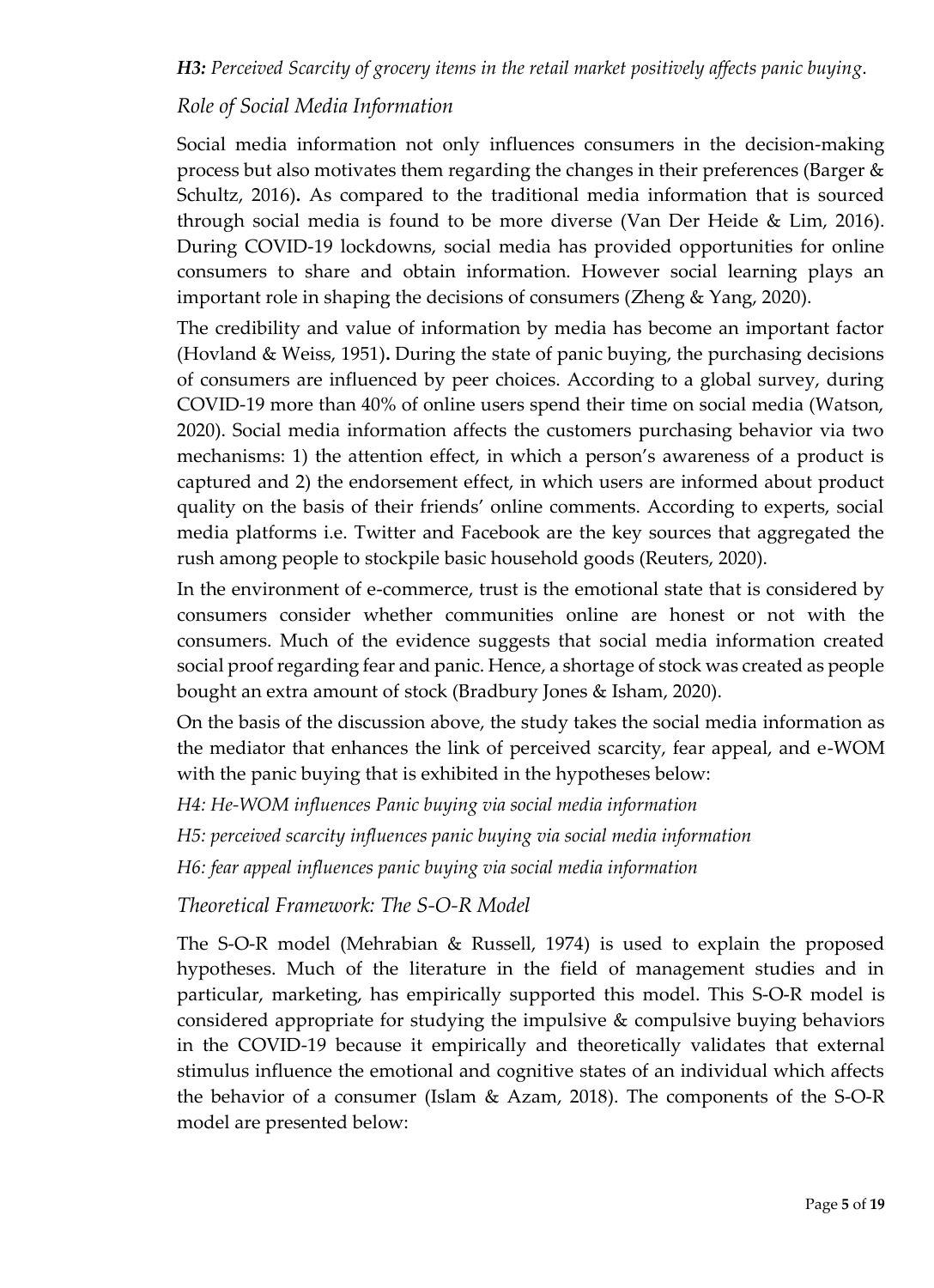

*Figure 1: Theoretical Framework*

# *Stimulus (S): Perceived Scarcity, Fear Appeal, and e-WOM*

Referring to the process of consumer decision-making, the stimulus is conceptualized as the external factors that are associated with the environment of stores. The situational stimuli affect the consumer's response against buying which is associated with some particular consumption occasion due to environmental or social factors (Dholakia, 2000).

# *Organism (O): Social Media Information (SMI)*

Organism attributes to the internal evaluation of consumers and is categorized into two types: cognitive reactions and affective (Mehrabian & Russell, 1974). The cognitive reaction is generally the mental process about the consumer stimulus which includes thinking or evaluation (Chen & Yao, 2018). In reference to this research, social media information acts as an organism (O), so the information that is shared on social media plays a great role in controlling the panic buying by the spread of positive messages which reduces fear. Meanwhile, media is playing a big role in fueling the social perception about supply chain and scarcity (Arafat, 2020).

# *Response (R): Panic Buying*

The response is the consumer's reaction towards the online impulse buying behavior, stimuli, and organisms. The element of response in the S-O-R model is bi-directional which affects the consumers and businesses and can be seen directly as an avoidance behavior or avoidance (Donovan & Nesdale, 1994). According to the S-O-R model consumer behavior is the response towards environmental stimuli and a psychological state that is the result of the exposure to the stimuli**.**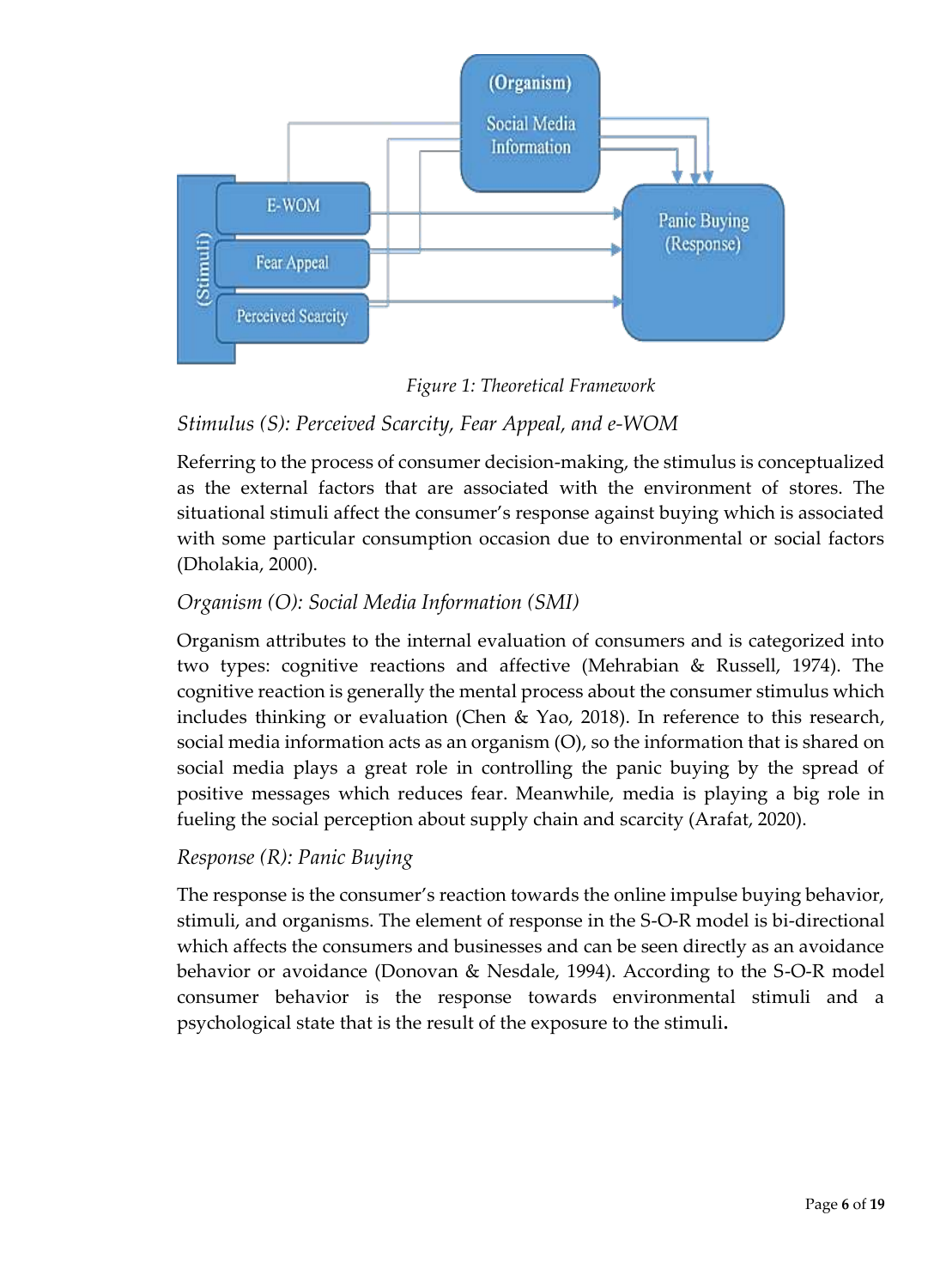# **RESEARCH METHODOLOGY**

## *Research design and sampling*

The nature of this study is correlational as it aims to describe the phenomenon of panic buying with the help of independent variables: e-WOM, fear appeal, and perceived scarcity and mediator as social media information that affect enhance the relationship of these variables. The aim of this study is to explore the impact of independent variables on dependent one (consumers panic buying) during COVID-19; therefore, the choice of quantitative methodology was appropriate.

For the current study, the unit of analysis is an individual consumer of retail supermarkets residing in the twin cities (Rawalpindi and Islamabad) who is also an avid user of social media websites for the purchase of retail items. Population refers to a wide cluster of people or organizations having required characteristics for data collection for the research study (Creswell, 2014). The consumers who shop in retail grocery supermarkets in Islamabad and Rawalpindi (twin cities) were taken as the population for this study. The twin cities were taken as the representative of Pakistan because of survey administration during COVID-19. The retail sector of the Federal Capital of Pakistan, Islamabad is more developed as compared to other cities of Pakistan. As per Umair, et. Al. (2019), "The increase in the retail sector of Pakistan is due to the increased income, urbanization and customer awareness" and "the twin cities of the country are also expanding its retail sector, the figures of the last decade regarding the GDP 17.5 steady, and then and it also is the second-largest employing, which is almost is 16%".

The sampling method was purposive with a group of people having the following characteristics were selected for the study:

The individuals with the following characteristics were specifically selected for data collection:

- Users of social media and blogs on the internet
- University undergraduate and graduate students
- Other consumers who are the users of the above-mentioned social media platforms
- Residents of twin cities of Pakistan

Further to purposive sampling, convenience sampling was also used for approaching the sample.

Convenience sampling, also known as availability sampling, falls under the category of non-probability or non-random sampling techniques which are used for the ease of access of the sample (Farrokhi & Mahmoudi-Hamidabad, 2012). It was appropriate to use convenience sampling for this research because whoever can be conveniently approached from amongst the consumers of the retail supermarket was considered as a potential respondent. The data was collected between March-July 2021 which covers the third wave of COVID-19. The sample size obtained was 318. Out of 318, only 300 valid responses could be generated. Hence, the survey response rate was 0.94.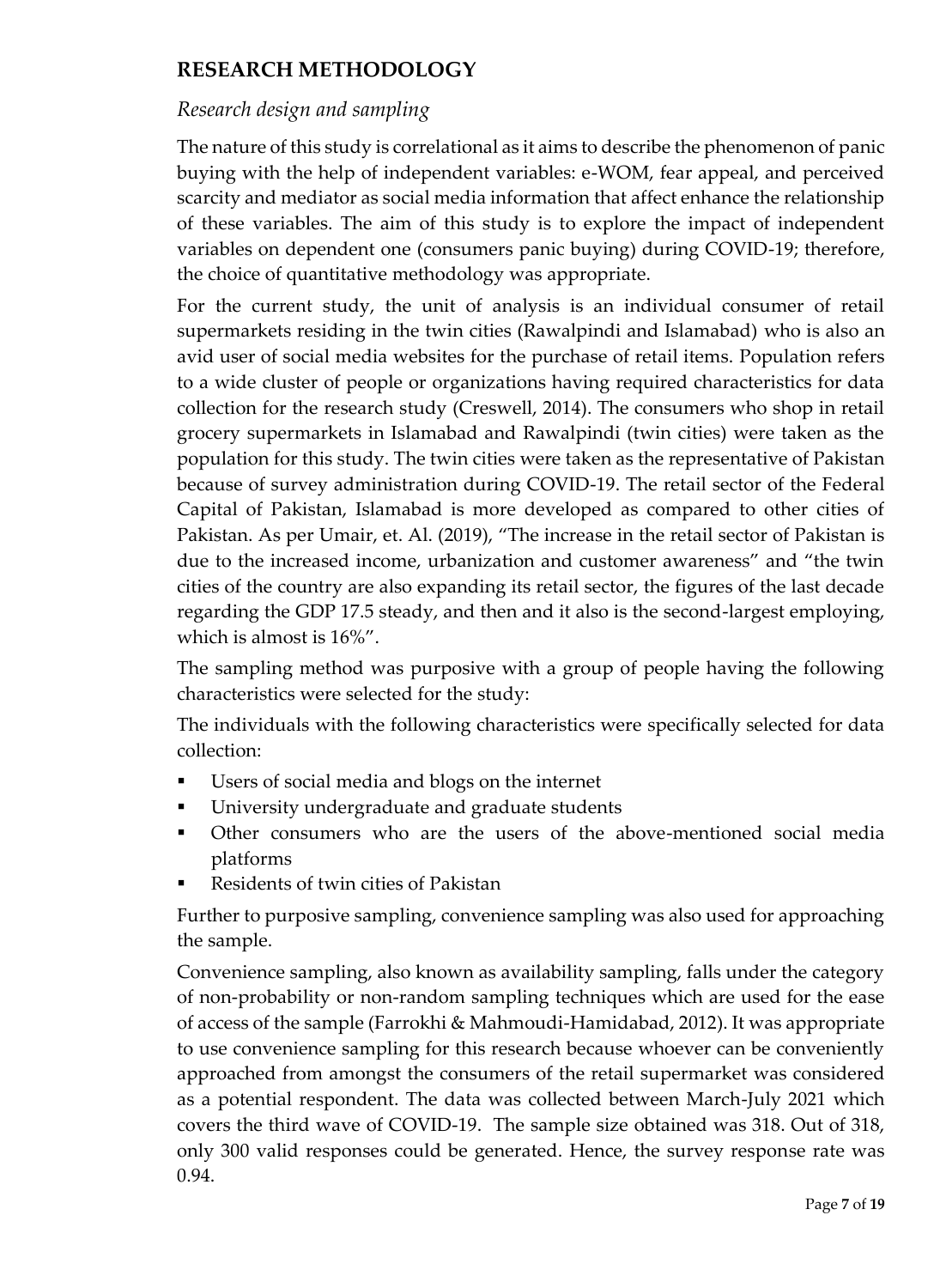#### *Measurement of variables*

The primary data for this research was collected through an online questionnaire which consisted of two sections: Section A consisted of the demographic details of respondents. Whereas section B consisted of all the items based on the "5-point Likert Scale" where 1=Strongly Disagree, 2=Disagree, 3=Neutral, 4=Agree, 5=Strongly Agree". The responses and the respondents' names and identity were kept confidential. The demographic variables included Gender, Age, Marital Status, and educational qualification.

### **DATA ANALYSIS AND FINDINGS**

In this research, the data was analyzed with the help of the partial lease square structural equation modelling (PLS-SEM) approach. PLS is known as a soft modeling approach to SEM having no assumptions about the data distribution (Squillacciotti  $\&$ Tenenhaus, 2008). PLS-SEM explains the complex relationships of different variables and handles the data sets with "abnormal data distributions" (Vinzi, 2010).

To assess the reliability and validity of the items different tests were run in Smart PLS software including internal Consistency (CR, Cronbach's Alpha" and "rho A), indicator Reliability, convergent validity, discriminant validity. Partial Least Square Structural Equation Modelling (PLS-SEM) was done using Smart PLS 3.3.3. The data was collected from 300 respondents (Table 1).

Among these, 159 respondents were male, 137 were females. On the basis of age, the majority fall into the 20-30 age group and only 2 respondents belonged to the above 50 age group. Students from a university located in Islamabad responded most to the questionnaire (58.4%). Mostly the respondents (67 %) were married and had a monthly income (35.7 %) 31,000- 50,000.

#### *Measurement Model*

The measurement model is used to demonstrate the constructs how they are assessed through the variable and their measurement characteristics. The model is presented below (as constructed in Smart PLS).

In this study 5 variables were used: Panic Buying (PB), e-WOM, Perceived Scarcity (PS), Fear Appeal (FA) and social media information (SMI) which were measured through 20 items. Following sections deal with the validity and reliability of the model and the variables therein.

#### **Internal Consistency and Convergent Validity**

The measurement used for internal consistency is 'Cronbach's Alpha' and 'composite reliability'. The reliability is measured on the basis of interrelationship among the observed items of variables. In PLS-SEM, the values are organized according to their indicator's individual reliability (Hair Jr, Hult, Ringle, & Sarstedt, 2021). For establishing convergent validity, along with the factor loadings (presented above), Cronbach's Alpha ( $\alpha$ ), path co-efficient ( $\rho_A$ ), average variance extracted (AVE) and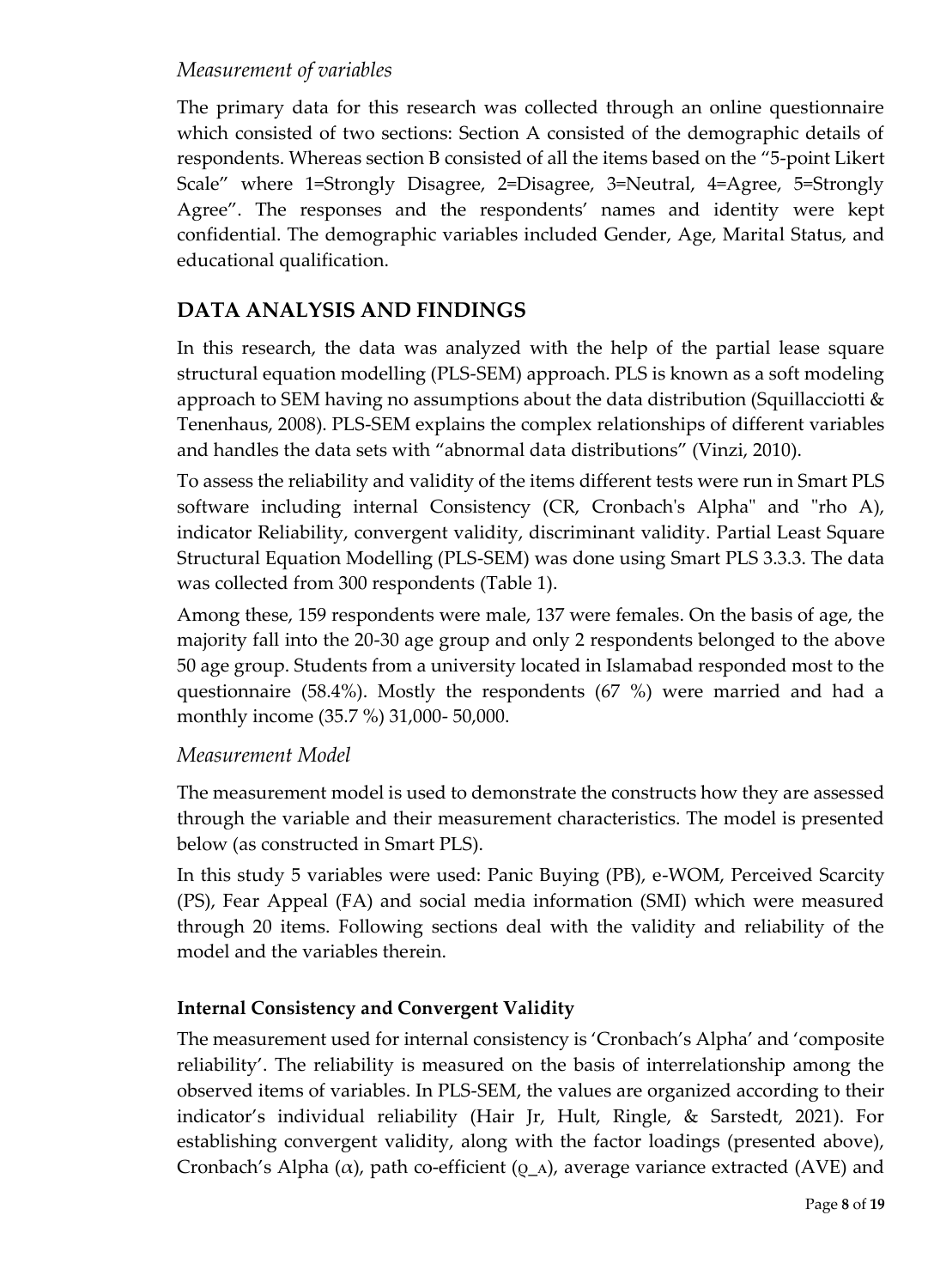composite reliability (CR) are calculated. Their values ranges from 0 to 1. Average variance extracted (AVE) value should be greater than 0.50 to be adequate for the convergent validity (Bagozzi & Yi, 1988)**.** 

| Category          | Frequency      | Percent |  |
|-------------------|----------------|---------|--|
| Gender            |                |         |  |
| Male              | 159            | 53.0    |  |
| Female            | 137            | 45.7    |  |
| Prefer not to say | $\overline{4}$ | 1.3     |  |
| Marital Status    |                |         |  |
| Married           | 90             | 30.0    |  |
| Single            | 201            | 67.0    |  |
| Divorced          | 9              | 3.0     |  |
| Education         |                |         |  |
| Intermediate      | 33             | 11.0    |  |
| Bachelor's Degree | 117            | 39.0    |  |
| Master's Degree   | 77             | 25.7    |  |
| MPhil /MS         | 60             | 20.0    |  |
| PHD               | 10             | 3.3     |  |
| Other             | 3              | 1.0     |  |
| Age               |                |         |  |
| Less than 20      | 31             | 10.3    |  |
| $20 - 30$         | 165            | 55.0    |  |
| 30-40             | 81             | 27.0    |  |
| 40-50             | 21             | 7.0     |  |
| Above 50          | $\overline{2}$ | .7      |  |

*Table 1: Respondents' Information*



*Figure 2: Research Model (Smart PLS 3.0)*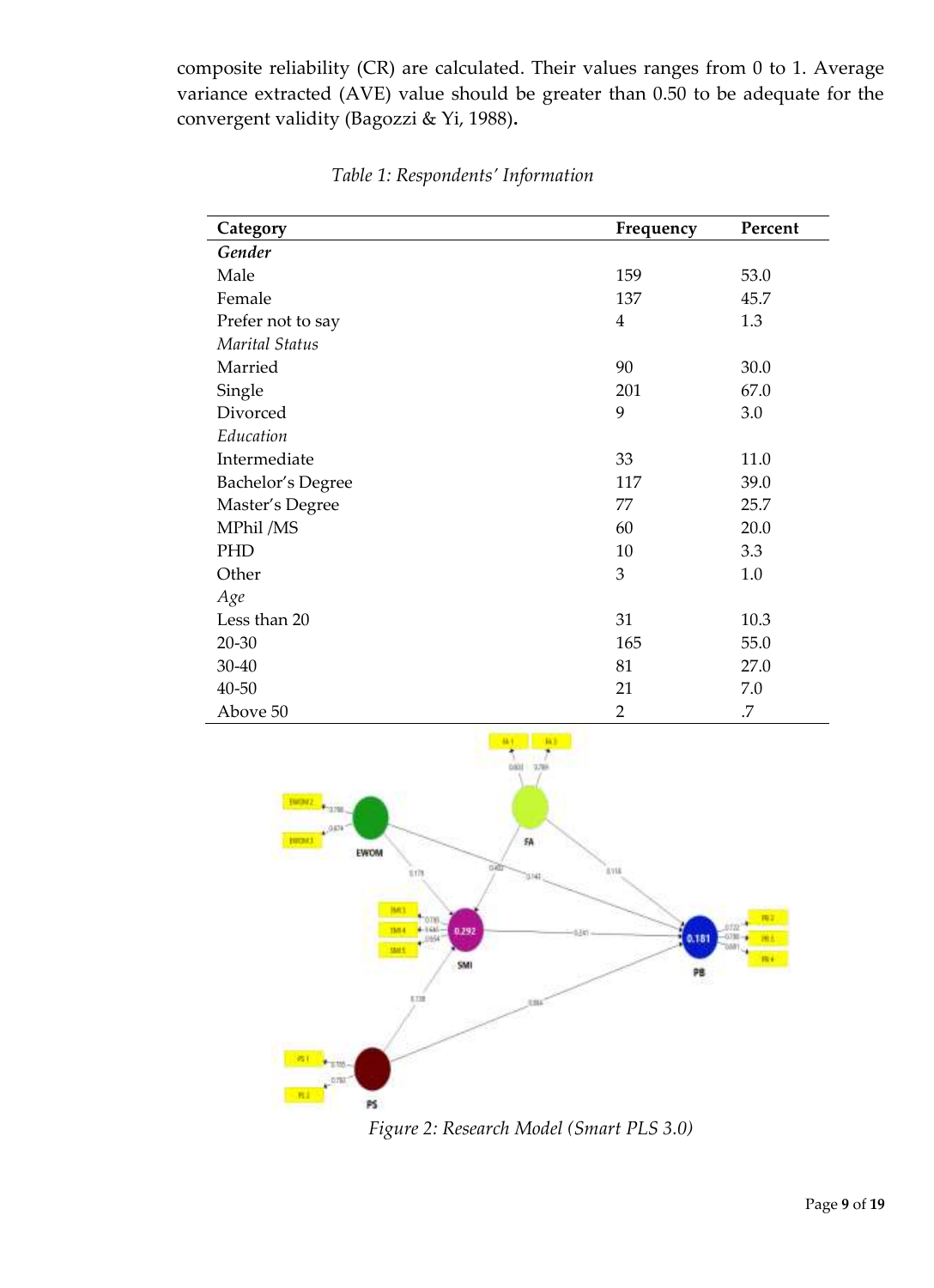| Item Code                | <b>Factor Loadings</b> |
|--------------------------|------------------------|
| e-WOM                    |                        |
| e-WOM <sub>2</sub>       | 0.711                  |
| e-WOM 3                  | 0.766                  |
| Fear Appeal              |                        |
| FA 1                     | 0.800                  |
| FA <sub>3</sub>          | 0.791                  |
| Panic Buying             |                        |
| PB <sub>2</sub>          | 0.743                  |
| PB <sub>3</sub>          | 0.769                  |
| PB <sub>4</sub>          | $0.681*$               |
| Perceived Scarcity       |                        |
| PS <sub>1</sub>          | 0.773                  |
| PS <sub>2</sub>          | 0.775                  |
| Social Media Information |                        |
| SMI <sub>3</sub>         | 0.786                  |
| SMI4                     | $0.646*$               |
| SMI 5                    | $0.653*$               |

*Table 2: Outer Loadings*

| Variable                       | α     | $\rho_A$ | СR    | AVE   |
|--------------------------------|-------|----------|-------|-------|
| <b>EWOM</b>                    | 0.172 | 0.172    | 0.707 | 0.547 |
| Fear Appeal (FA)               | 0.421 | 0.421    | 0.776 | 0.633 |
| Panic Buying (PB)              | 0.567 | 0.572    | 0.775 | 0.535 |
| Perceived Scarcity (PS)        | 0.330 | 0.330    | 0.749 | 0.599 |
| Social Media Information (SMI) | 0.469 | 0.479    | 0.738 | 0.487 |
|                                |       |          |       |       |

# *Discriminant validity (HTMT)*

Discriminant validity refers to degree of difference between the constructs which was assessed using HTMT criteria: The values of this measure should be below 0.90 which means the variables are different from each other. For this study, all the values of HTMT (shown in the table above) were below 0.90 depicting that model is satisfactory.

*Table 4. Discriminant Validity (HTMT)*

|                                | e-WOM | FA    | РB    | PS    | SMI |
|--------------------------------|-------|-------|-------|-------|-----|
| e-WOM                          |       |       |       |       |     |
| Fear Appeal (FA)               | 0.90  |       |       |       |     |
| Panic Buying (PB)              | 0.853 | 0.601 |       |       |     |
| Perceived Scarcity (PS)        | 0.90  | 0.698 | 0.509 |       |     |
| Social Media Information (SMI) | 0.90  | 1.079 | 0.717 | 0.733 |     |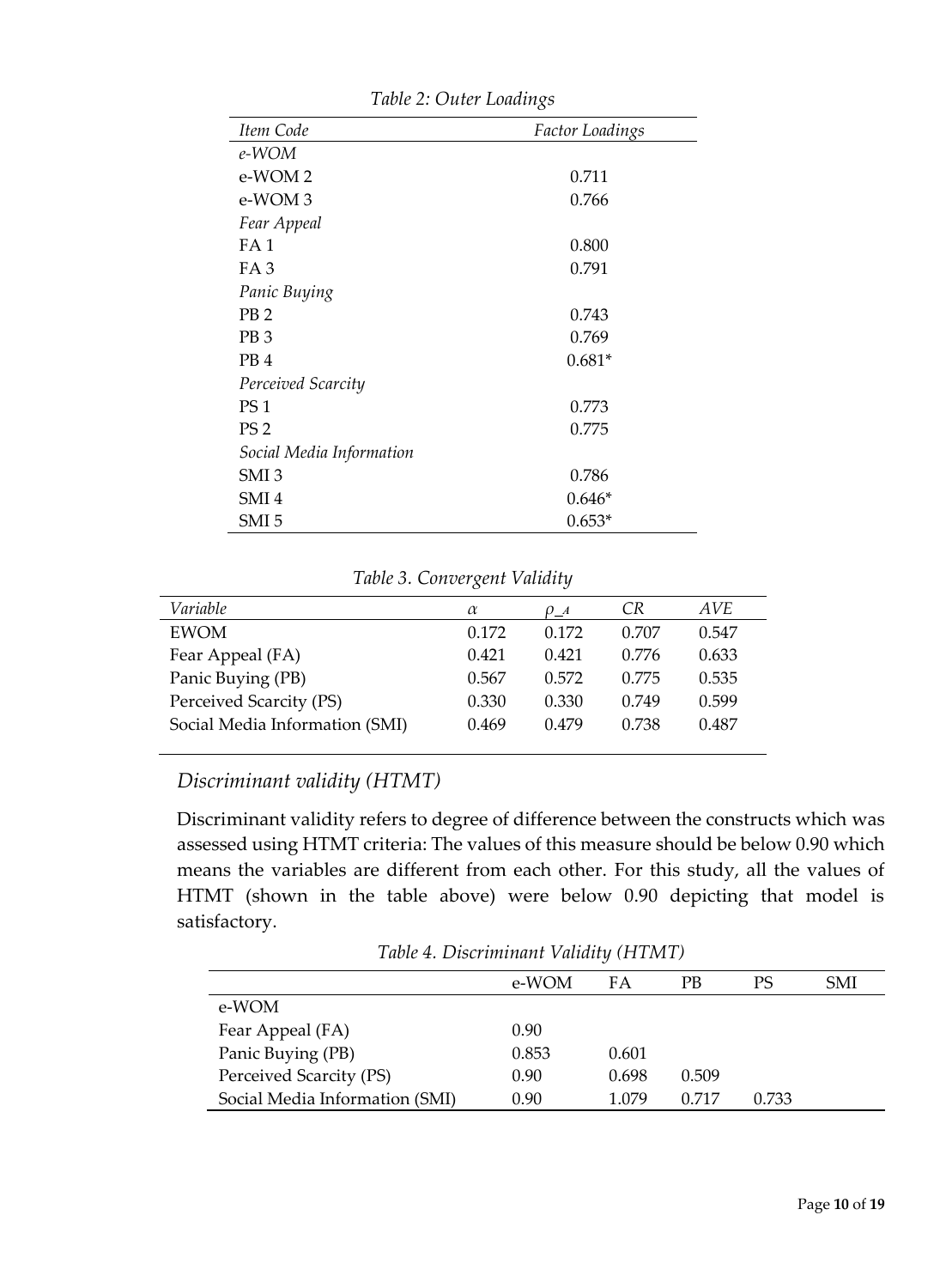#### *Explanatory Power of the Model*

The explanatory power of model is shown by the values of R-Square. The values of R-square ranges between 0 and 1 with the values closer to one depict higher predictive accuracy. This model with R-square value of 0.136 shows low to medium predictive accuracy as the R-square values closer to 0.

#### *Hypothesis Testing*

Hypothesis testing is done through bootstrapping technique in which path coefficients, t-value and p-values of the model are measured in Smart PLS. The number of bootstrap samples should be 5000 and the number of bootstrap cases should match the number of valid observations (Hair, Sarstedt, Ringle, & Mena, 2012)**.**

| Hypothesis     |                 | В     | t-value | p-value | Decision |
|----------------|-----------------|-------|---------|---------|----------|
| H1             | <b>EWOM-PB</b>  | 0.143 | 2.256   | 0.012   | Accepted |
| H <sub>2</sub> | $FA-PB$         | 0.118 | 1.965   | 0.031   | Accepted |
| H <sub>3</sub> | <b>PS-PB</b>    | 0.084 | 1.306   | 0.096   | Rejected |
| H <sub>4</sub> | EWOM - SMI - PB | 0.043 | 2.286   | 0.011   | Accepted |
| H <sub>5</sub> | FA-SMI-PB       | 0.097 | 3.205   | 0.001   | Accepted |
| H6             | $PS - SMI - PB$ | 0.033 | 1.940   | 0.026   | Accepted |

*Table 5. Results of Structural Model*

The table above shows the decision on acceptance or rejection of the hypotheses. The t-values higher than 1.96 hypotheses are accepted and vice versa, according to (Hinkley, 1988). B (beta) in the able above shows the positive relationships between the variables and according to the values all the variables are positively co-related. Pvalue shows the significance of relationship between the variables. If  $p < or = 0$ , the relationship between the variables is significant (Knock, 2015). All the hypotheses show the significant relationship between the dependent, independent variables and mediators.

The data analysis has shown that there is a significant positive relationship between e-WOM and panic buying. It means that word of mouth regarding the shortage of retail products urges consumers to do panic buying in the context of the current pandemic. A significant positive relationship exists between fear appeal and panic buying. It means that fear appeal is created by the information on social media regarding the shortage of retail products, which urges consumers to do panic buying in the context of the current pandemic. There is no significant positive relationship between perceived scarcity and panic buying. It means that perceived scarcity regarding the shortage of retail products does not affect the panic buying phenomenon in the context of current pandemic. It seems that the Pakistani government announcement to keep the stock of food and essential retail items intact relaxed the consumers. Furthermore, online facility to order retail grocery and having it at their doorstep relaxed the consumers and they did not panic due to perceived scarcity. Hence, the results are in contrast with the literature on perceived scarcity leading to panic buying (Hoseason, 2003; Steven, O'Brien, & Jones, 2014; Gupta &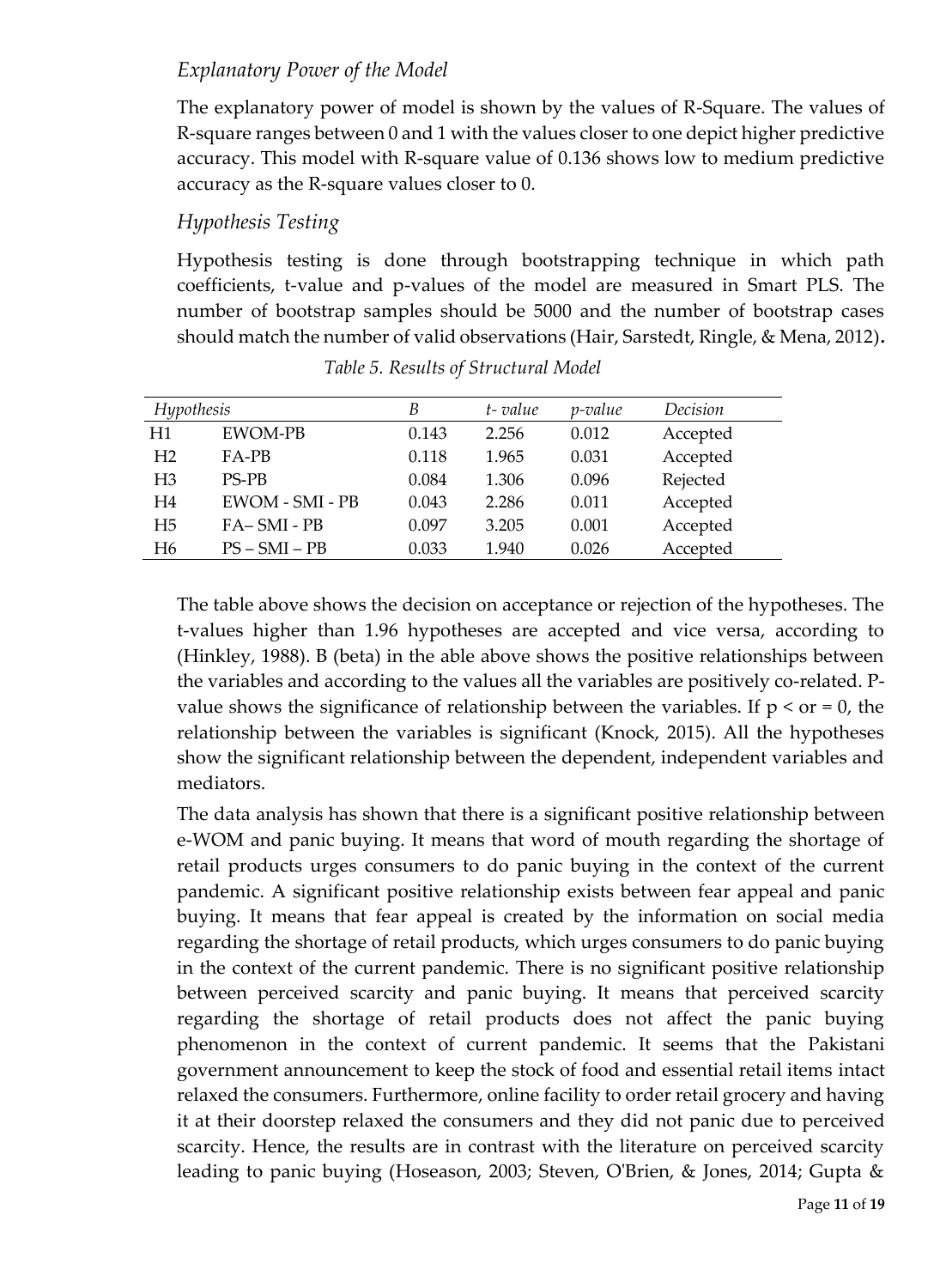Gentry, 2019) as the previous studies were conducted in pre-pandemic period whereas, current study particularly focuses on perceived scarcity in COVID-19.

According to empirical results, Social Media Information (SMI) significantly mediates the relation between e-WOM and Panic buying in the context of current pandemic. The information presented to consumers on the social media positively and strongly influences the relationship between electronic word of mouth and panic buying. Consumers seem to be highly influenced by the information on the retail shopping presented to them on different social media platform, particularly Facebook and Instagram, during pandemic mainly because the physical contact with social contacts in restricted, hence the e-WOM turned out to be popularly used mode of information dissemination.

Social Media Information (SMI) significantly mediates the relation between fear appeal and panic buying in the context of current pandemic. The information presented to consumers on the social media positively and strongly influences the relationship between fear appeal and panic buying. Consumers seem to be highly influenced by the messages containing fear appeal on the retail shopping presented to them on different social media platforms, particularly Facebook and Instagram, during pandemic which compels them to do panic buying.

Social Media Information (SMI) mediates the relation between Perceived Scarcity and Panic buying in the context of current pandemic. The information presented to consumers on the social media positively influences the relationship between Perceived scarcity and Panic Buying. Consumers seem to be influenced by the information on the retail shopping presented to them on different social media platform, particularly Facebook and Instagram, during pandemic, that certain products will become scarce in near future and make them buy more products than usual i.e. panic buying.

The above discussion presents the mediation effect of SMI on fear appeal, e-WOM and perceived scarcity. The empirical results show that SMI strongly mediates the relationship between fear appeal, e-WOM with panic buying as compared to relationship between perceived scarcity and panic buying.

#### **IMPLICATIONS**

#### *Theoretical Implications*

The research generated notable theoretical implications regarding consumer behavior in unique circumstances in the field of marketing. It highlights the factors such as e-WOM, perceived scarcity, fear appeal with the mediating role of social media information is promoting Panic buying among consumers. Panic buying is a special consumer buying behavior which has been widely studied but the current study has exhibited how consumers change their regular buying behavior to special one during unseen unique circumstances of pandemic. Further, adding the notable factors that affect the consumer buying behavior in special circumstances, this study enriches the S-O-R model.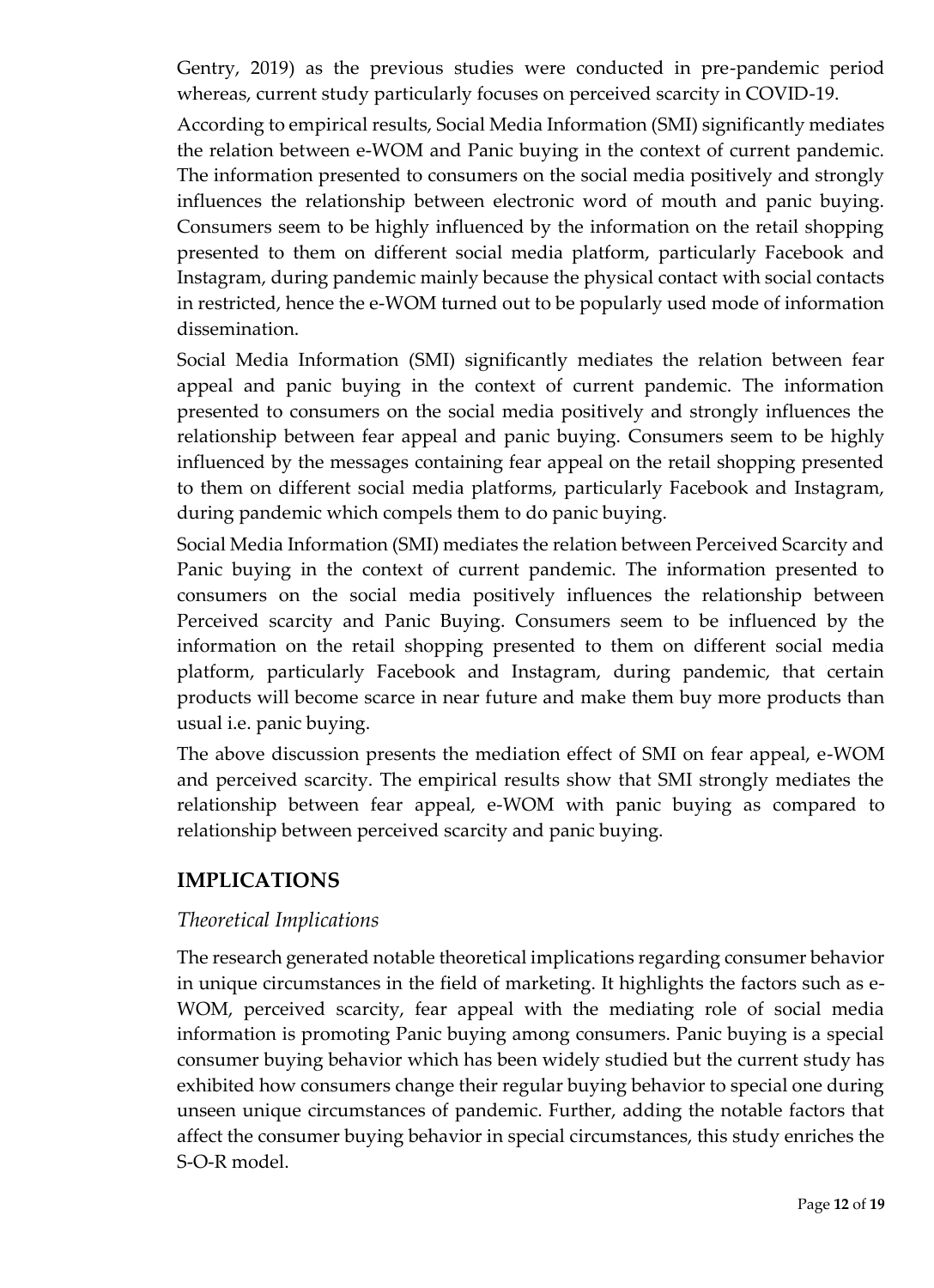In the current pandemic situation, the consumers are showing panic buying in different pandemic waves mainly because of the social media information. Consumers get awareness through e-WOM about actual or perceived scarcity of retail products where retail firms are greatly benefiting from this phenomenon. Furthermore, fear appeal promotes such type of buying behavior which is instilled in consumer through spread of social media information. Consumers are presented with the information on forthcoming waves of variants of viruses, lockdown and shortages of retail products.

#### *Practical Implication*

From policy and practice point of view, there is a great opportunity for instilling positive consumer engagement using social media information. Social media information can play even stronger role if used properly by the policy makers and marketers. Government can use social media to generate awareness among the public by providing authentic and genuine information whereas, companies and marketers can use the same mode to facilitate the consumers in favor of their retail policies. As the world is still faced with the pandemic situation. Consumers are relying more on the social media information for the availability or shortage of grocery items during COVID-19 lockdowns; therefore, a positive practice will help in the regulation of panic buying behavior and help consumers with authentic information without deception.

## **LIMITATIONS AND FUTURE RESEARCH**

The first and foremost limitation relate to the scope of the study. The study discusses the current causes of panic buying which is based on the limited relevant current literature as the pandemic is a new phenomenon and the exploration of panic buying due to pandemic is nascent. However, the literature in general on panic buying was utilized to cover up this limitation.

Secondly, this research is conducted on the retail product consumers of twin cities of Pakistan due to time limitation and pandemic-driven lockdowns. Thus, the applicability of findings to other regions in Pakistan as well as in other countries of the world may be limited. However, this limitation can be dealt with by testing the theoretical model and the relationship of variables presented in the study in different spatial, temporal and situational contexts.

Finally, this study is conducted by collecting data through online questionnaire as due to the COVID-19 restrictions, the accessibility to the required respondents was limited. Further due to the lockdown, self-administered questionnaires were not possible. However, in the current digital world use of online technologies for data collection and analysis is turning out to be the new normal. Majority of the studies with global reach collect data using survey monkey, google forms, Kahoot and similar online forums. Although the study could have been better using face to face data collection methods, but it is argued that online data collection has not affected the quality of data collected.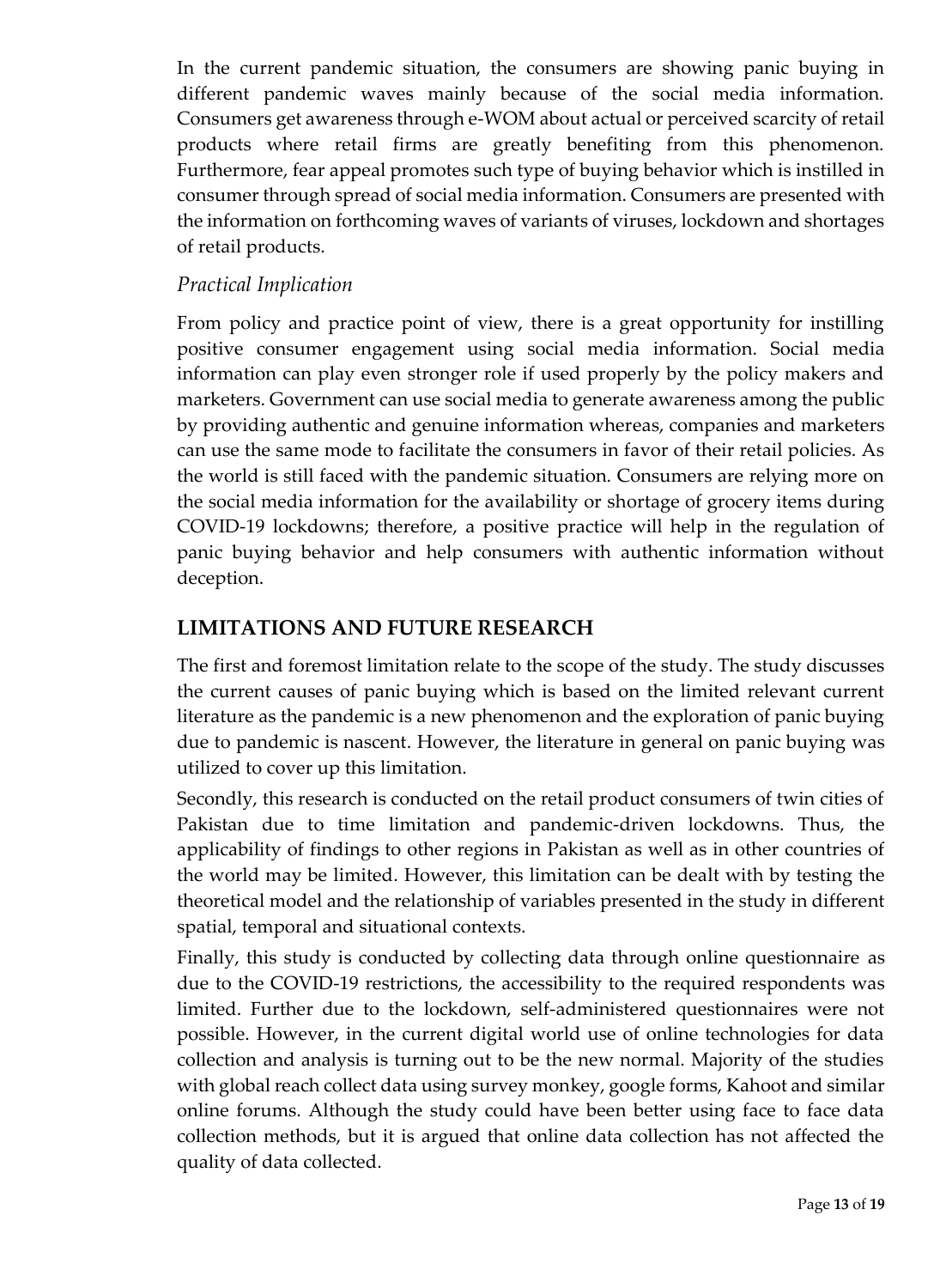For future directions, studies on diverse and emergent consumer behavior in COVID-19 in the field of marketing are limited. Although research in the field of psychology deal with panic buying, economics deal with consumer purchase patterns, marketing as a part of management studies lacks dedicated to research on new buying behaviors. it is recommended that future research in the field of marketing be conducted on factors leading to panic buying to make recommendations for the improvement of marketing mix strategies in uncertain times and emergencies.

Besides, comparisons can be made within social media platforms that provoke panic buying among people e.g., Facebook, Instagram or Twitter. Furthermore, in this study, the research retail sector was selected for study but future studies can focus on e-retailing in particular and on different sectors. The study findings can be tested in different geographical regions and comparative studies on target consumers from generation can generate unique and interesting result.

#### **CONCLUSION**

The hypothesis-wise discussion above indicates that there is a highly significant and positive relation between e-WOM, fear appeal, perceived scarcity and panic buying. Further, social media information impacts the relation between independent factors and panic buying in the context of pandemic. In the light of S-O-R model adopted in the study, the empirical findings confirm the relationship of Stimulus (e-WOM, fear appeal, perceived scarcity)-O (social media information) -R (panic buying). In the current crisis of COVID-19 pandemic, consumers are inclined towards panic buying due to electronic word of mouth because physical contact with the social contact is greatly hampered. This factor has enhanced the role of social media to a huge extent. Furthermore, lockdowns, real or artificial shortages of retail products and multiple waves of COVID-19 and appearances of new variants of virus gave rise to fear appeal and perceived scarcity that in turn led to the phenomenon of panic buying.

#### **REFERENCES**

- Addo, P. C. (2020). COVID-19: fear appeal favoring purchase behavior towards personal protective equipment. *The Service Industries Jornal, 40*(7-8), 471-490.
- Ahorsu, D. K., Lin, C. Y., Imani, V., Saffari, M., Griffiths, M. D., & Pakpour, A. H. (2020). The fear of COVID-19 scale: development and initial validation. *International journal of mental health and addiction*, 1-9.
- Arafat, S. Y. (2020). Panic buying: An insight from the content analysis of media reports during COVID-19 pandemic. *Neurology, Psychiatry and Brian Research, 37*, 100-103.
- Arnold, M. J., & Reynolds, K. E. (2012). Approach and Avoidance motivation: Investigating hedonic consumption in a retail Setting. *Journal of Retailing, 88*(83), 399-411.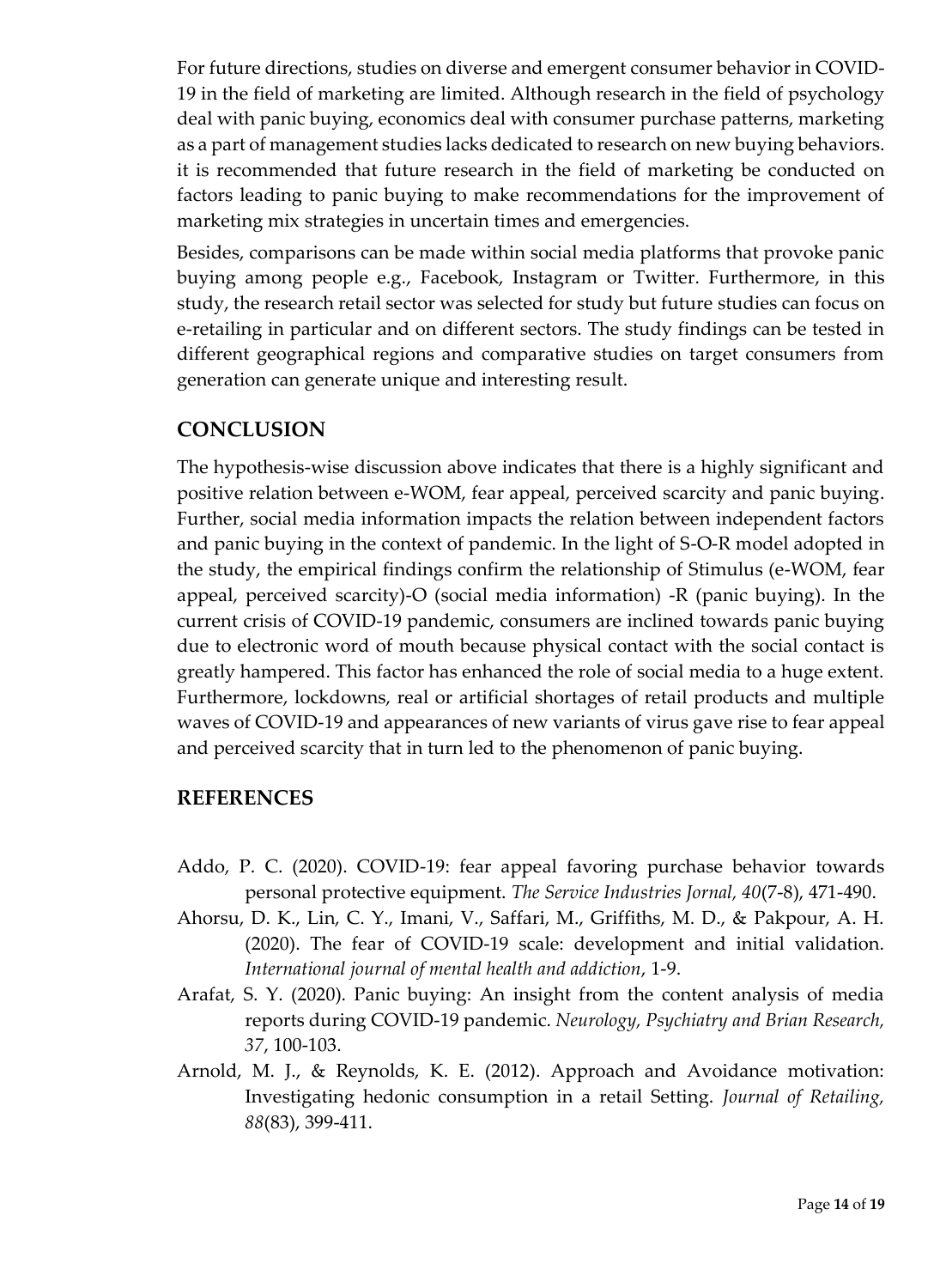- Aslam, U., Muqadas, F., Imran, M. K., & Saboor, A. (2018). Emerging organizational parameters and their roles in implementation of organizational change. *Journal of Organizational Change Management*, 31(5), 1084-1104.
- Bagozzi, R. P., & Yi, Y. (1988). On the evaluation of structural equation models. *Journal of the academy of marketing science*, 16(1), 74-94.
- Barger, V., & Schultz, D. E. (2016). Social media and consumer engagement: a review and research agenda. *Journal of Research in Interactive Marketing*, 268-287.
- Baumeister, R. F., & Vohs, K. D. (2007). *Encyclopedia of Social Psychology.*
- Boateng, G. O., Neilands, T. B., Frongillo, A., E., Melgar-Quiñonez, H. R., & Young, S. L. (2018). Best practices for developing and validating scales for health, social, and behavioral research: a primer. *Frontiers in public health*, 6, 149.
- Boateng, G. O., Neilands, T. B., Frongillo, E. A., Melgar-Quiñonez, H. R., & Young, S. L. (2018). Best practices for developing and validating scales for health, social, and behavioral research: a primer. *Frontiers in public health*, 6, 149.
- Bradbury-Jones, C., & Isham, L. (2020). The pandemic paradox: The consequences of COVID‐19 on domestic violence. *Journal of clinical nursing*. DOI: 10.1111/jocn.15296
- Bronner, F., & De Hoog, R. (2008). Consumer-generated versus marketer-generated websites in consumer decision making. *International Journal of Market Research*, 52(2), 231-248.
- Chang, H. (2011). application of the Stimulus-Organism-response model to the retail environment: the role of hedonic motivation in impulse buying behavior. *The International Review of Retail, Distribution and consumer Research, 21*(3), 233-249.
- Chen, C., & Yao, J. Y. (2018). ). What drives impulse buying behaviors in a mobile auction? The perspective of the Stimulus-Organism-Response model. *Telematics and Informatics, 35*(5), 1249-1262.
- Crabbe, M. (2020). Research Your Way Out of a Crisis: COVID-19's Effect On Consumer Behavior. Retrieved from https://www.mintel.com/blog/consumer-market-news/research-your-wayout-of-a-crisis-covid-19s-effect-on-consumer-behaviour
- Creswell, J. W. (2007). *Differing perspectives on mixed methods research.* Sage Publications.
- Creswell, J. W. (2014). *A concise introduction to mixed methods research.* Sage Publications.
- Dennis, A. R. (1998). Testing media richness theory in the new media: The effects of cues, feedback, and task equivocality. *Information system research, 9*(3), 256- 274.
- Dholakia, U. M. (2000). Temptation and resistance: An integrated model of consumption impulse formation and enactment. *Psychology & Marketing, 17*(11), 955-982.
- Dillard, J. P., & Edgar, T. (1996). The multiple affective outcomes of AIDS PSAs: Fear appeals do more than scare people. *Communication research, 23*(21), 44-72.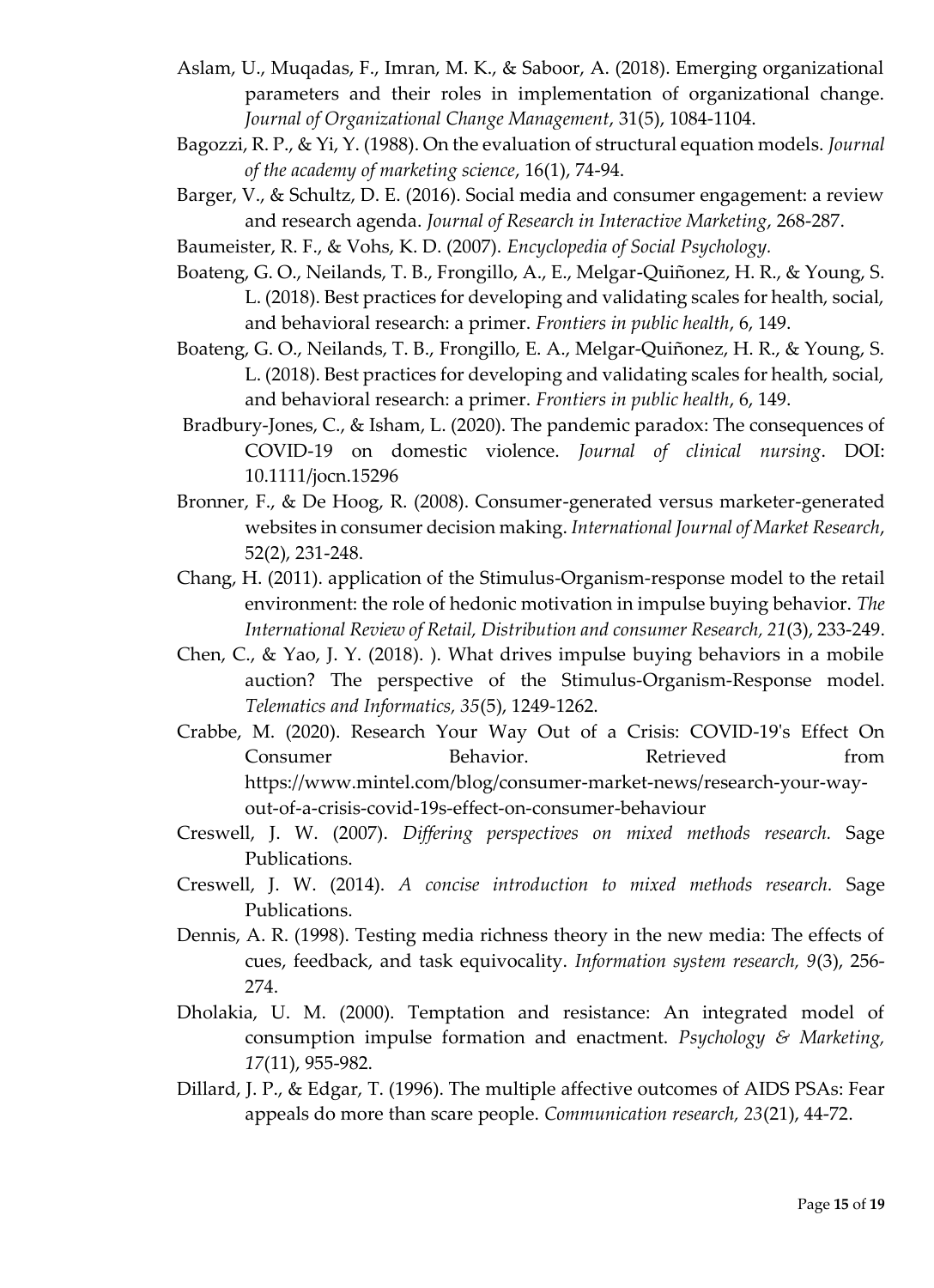- Ditto, P. H. (1989). From rarity to evaluative extremity: Effects of prevalence information on evaluations of positive and negative characteristics. *Journal of Personality and Social Psychology, 57*(1), 16.
- Donovan, R. J., & Nesdale, A. (1994). Store atmosphere and purchasing behavior. *Journal of Retailing, 70*(3), 283-294.
- Donthu, N., & Gustafsson, A. (2020). Effects of COVID-19 on business and research. *Journal of business research, 117*, 284.
- Farrokhi, F., & Mahmoudi-Hamidabad, A. (2012). Rethinking Convenience Sampling: Defining Quality Criteria. *Theory & Practice in Language Studies*, 2(4).
- Fondevila-Gascón, J. F., Polo-López, M., Rom-Rodríguez, J., & Mir-Bernal, P. (2020). Fondevila-Gascón, J. F., Polo-López, M., Rom-RoSocial media influence on consumer behavior: The case of mobile telephony manufacturers. *Sustainability*, 12(4), 1506.
- Goh, K. Y., & Lin, Z. (2013). Social media brand community and consumer behavior: Quantifying the relative impact of user-and marketer-generated content. *Ingormation systems research, 24*(1), 88-107.
- Gupta, P., & Harris, J. (2010). ). How e-WOM recommendations influence product consideration and quality of choice: A motivation to process information perspective. *Journal of business research, 63*(9-10), 1041-1049.
- Gupta, S., & Gentry, J. W. (2019). Should I Buy, Hoard, or Hide?'-Consumers' responses to perceived scarcity. *The international Review of Retail, Distribution and Consumer research*, 29(2), 178-197.
- Gupta, V., & Choi, T. (2020). Competitive Pricing of Substitute Products under Supply Disruption. . *Omega*, 102279.
- Hair Jr, J. F., Hult, G. T., Ringle, C. M., & Sarstedt, M. (2021). *A primer on partial least squares structural equation modeling (PLS-SEM).* Sage publications.
- Hair, J., Sarstedt, M., Ringle, C., & Mena, J. (2012). An assessment of the use of partial least squares structural equation modeling in marketing research. *Journal of the Academy of Marketing Science*, 40(3), 414-433.
- Hamid, M. R., & Sidek, M. M. (2017, September). Discriminant validity assessment: Use of Fornell & Larcker criterion versus HTMT criterion. *Journal of Physics: Conference Series, 890*(1), 012163.
- He, & Harris, L. (2012). Social identity perspective on board loyalty. *Journak of business research, 65*(65), 648-657.
- Hennig-Thurau, T., Gwinner, K. P., Walsh, G., & Gremler, D. D. (2004). Electronic word-of-mouth via consumer-opinion platforms: what motivates consumers to articulate themselves on the internet? *Journal of interactive marketing*, 18(1), 38-52.
- Hinkley D, V. (1988). bootstrapping methods. *Journal of the Royal Statistical Society, Series B, 50*(3), 321-337.
- Hoseason, J. (2003). Pricing: Making Profitable Decisions. *Journal of Revenue and Pricing Management*, 175–177.
- Hovland, C. I., & Weiss, W. (1951). The influence of source credibility on communication effectiveness. *Public opinion quarterly*, 15(4), 635-650.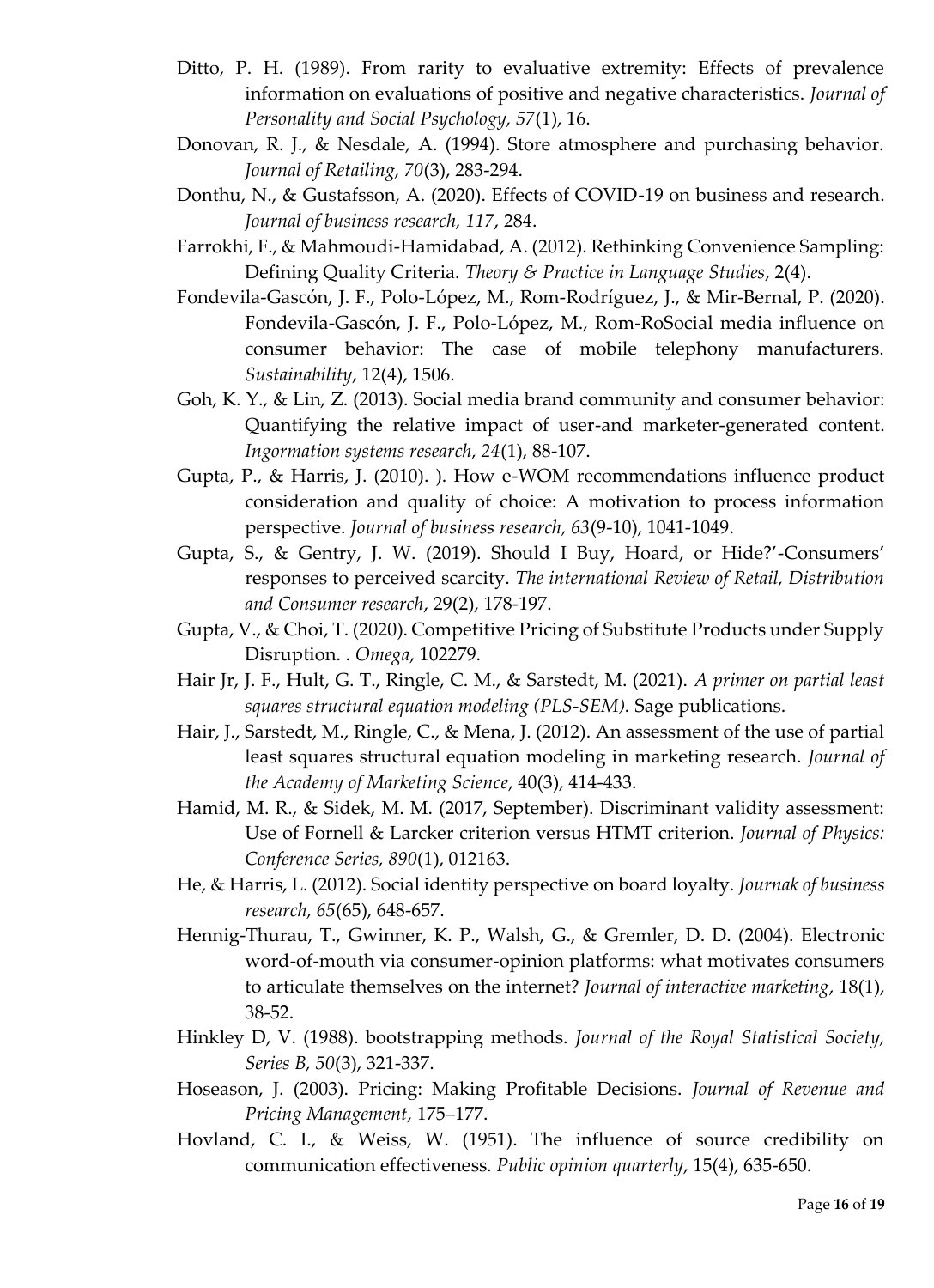- Hoy, W., & Adams, C. (2015). *Quantitative research in education.* London, United Kingdom: Sage.
- Islam, T., & Azam, R. I. (2018). Social comparison, materialism, and compulsive buying based on stimulus- response-model: a comparitive study among adolescents and young adults. *Young Consumers*.
- Jones, K. (2020). *The Pandemic Economy: What are Shoppers Buying Online During COVID-19?*
- Jones, S. C. (2010). Developing pandemic communication strategies; Preparation without panic. *Journal of business research, 63*(2), 126-132.
- Knock, N. (2015). One-tailed or two-tailed P values in PLS-SEM? *International Journal of e-Collaboration (IJeC), 11*(2), 1-7.
- Laato, S., & Dhir, A. (2020). Unusual purchasing behavior during the early stages of the COVID-19 pandemic: The stimulus-organism-response approach. *Journal of Retailing and Consumer Services, 57*, 102224.
- Leach, J. (1994). *Survival Psychology. Palgrave Macmillan UK*.
- Li, Q., & Cong, G. (2020). Based on Computational Communication Paradigm: Simulation of Public Opinion Communication Process of Panic Buying During the COVID-19 Pandemic. *Psychology research and behavior management, 13*, 1027.
- Lins, S., & Aquino, S. (2020). Development and initial psychometric properties of a panic buying scale during COVID-19 pandemic. *Heliyon*.
- Litvin, S. W., Goldsmith, R. E., & Pan, B. (2008). Electronic word-of-mouth in hospitality and tourism management. *Tourism management*, 29(3), 458-468.
- Loxton, M.; Truskett, R.; Scarf, B.; Sindone, L.; Baldry, G.; Zhao, Y. Consumer Behaviour during Crises: Preliminary Research on How Coronavirus Has Manifested Consumer Panic Buying, Herd Mentality, Changing Discretionary Spending and the Role of the Media in Influencing Behaviour. *J. Risk Financial Management.* **2020**, *13*, 166. https://doi.org/10.3390/jrfm13080166
- Lucia, L., & Polo, Y. (2016). "Cognitive, affective and behavioural responses in mall experience: a qualitative approach". *International Journl of Retail and Distribution management, 44*(1), 4-21.
- Martin, W., & Bridgmon, K. (2012). *Quantitative and statistical research methods: from hypothesis to results.* New Jersey, USA: Jossey-Bass.
- Mathur, G., & Mittal, R. (2019). antecedents to purchase intention- a perpetual study about youtube videos. *Proceedings of 10th International Conference on Digital Startegies for Organizational Success*.
- McDaniel, S. W., & Zeithmal, V. A. (1984). The effect of fear on purchase intentions. *Psychology & Marketing, 1*(3-4), 73-82.
- Mehrabian, A., & Russell, J. A. (1974). An Approachto Environmental Psychology, Cambridge, MA : MITPress. *Mehrabian An Approach to Environmental Psychology 1974*.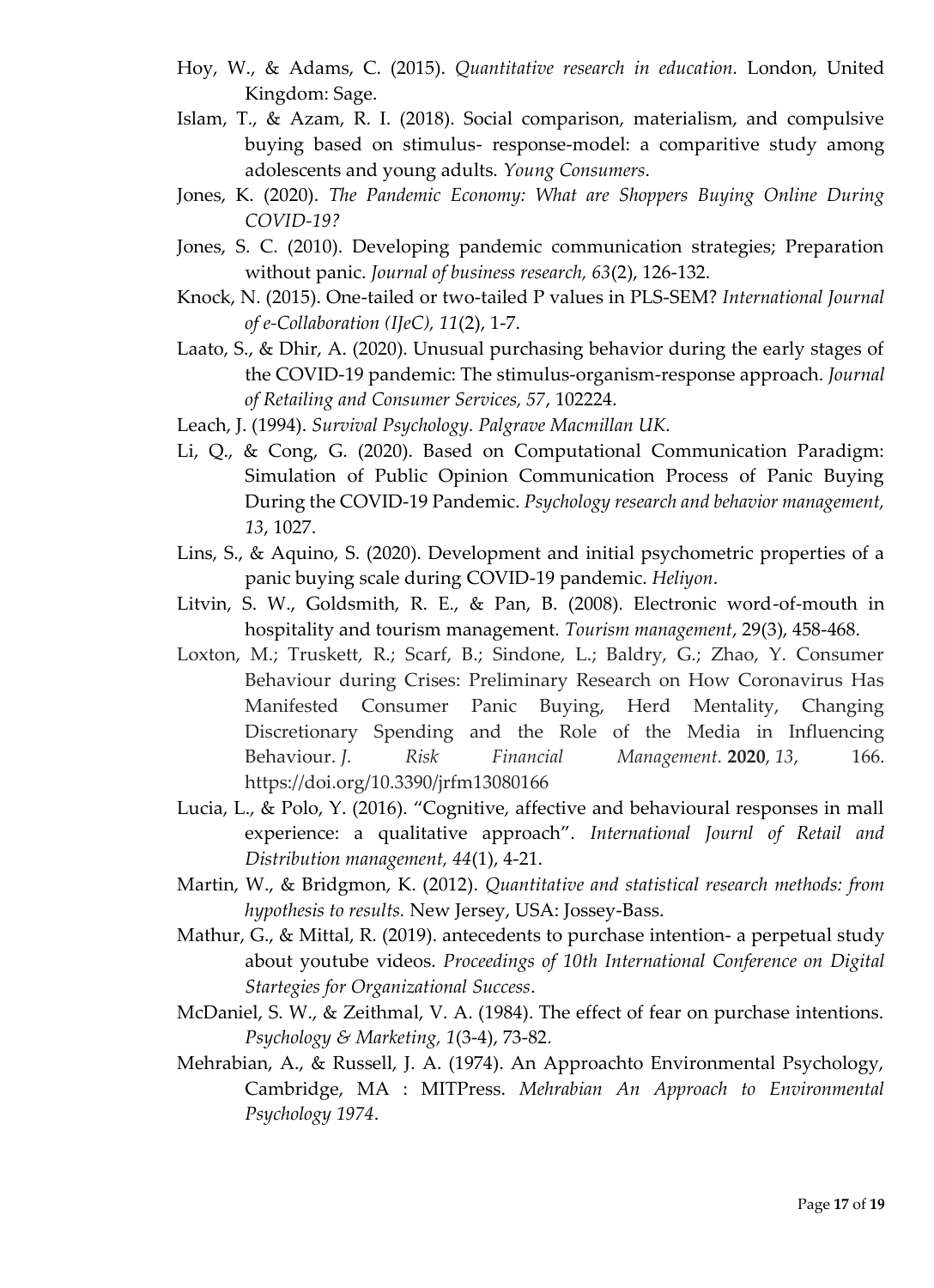- Miri, S., Roozbeh, F., Omranirad, A., & Alvian, S. M. (2020). Panic of Buying Toilet Papers: A Historical Memory or a Horrible Truth? Systematic review of Gastrointestinal Manifestations of COVID-19. *Hepatitis Monthly, 20*(3).
- Nowland, R., & Cacioppo, J. T. (2018). Loneliness and social internet use: pathways to reconnection in a digital world? *Perspectives on Psychological Science, 13*(1), 70- 87.
- Pantano, E. (2020). Competing during a pandemic? Retailers' ups and downs during the COVID-19 outbreak. *Journal of business research, 116*, 209-213.
- Pappalardo, G., Cerroni, S., Nayga Jr, R. M., & Yang, W. (2020). Impact of Covid-19 on Household Food Waste: The Case of Italy. *Frontiers in nutrition*, 7, 291.
- Park, D. H., Lee, J., & Han, I. (2007). The effect of on-line consumer reviews on consumer purchasing intention: The moderating role of involvement. *International journal of electronic commerce,*, 11(4), 125-148.
- Rapp, A., Beitelspacher, L. S., Grewal, D., & Hughes, D. E. (2013). Journal of the Academy of Marketing Science. *Journal of the Academy of Marketing Science*, 41(5), 547-566.
- Rapp, A., Beitelspacher, L. S., Grewal, D., & Hughes, D. E. (2013). Understanding social media effects across seller, retailer, and consumer interactions. *Journal of the Academy of Marketing Science*, 41(5), 547-566.
- Reuters (2020), "Coronavirus effect: UK supermarket visits jump by 79 million before lockdown"available at: www.indiatoday.in/business/story/coronaviruseffect-uk-supermarket-visits-jump-by-79-million-before-lockdown-1661763- 2020-03-31
- Rogers, E. M., & Cartano, D. G. (1962). Methods of measuring opinion leadership. *Public opinion quarterly*, 435-441.
- Rogers, R. W., & Deckner, C. W. (1975). Effects of fear appeals and physiological arousal upon emotion, attitudes, and cigarette smoking. *Journal of personality and social psychology, 3232*, 222.
- Shipra, G. (2013). 'The psychological effects of perceived scarcity on consumers' buying behavior," Ph.D. Dissertation. *University of Nebraska.*
- Shou, B., Xiong, H., & Shen, X. (2013). Consumer panic buying and quota policy under supply disruptions. *Manufacturing and Service Operations Management*.
- Squillacciotti, L., & Tenenhaus, M. (2008). REBUS PLS: A response based procedure for detecting unit segments in PLS path modelling.,. *Applied Stochastic Models in Business and Industry*, 24(5), 43958.
- Sterman, J. D., & Dogan, G. (2015). "I'm not hoarding, i'm just stocking up before the hoarders get here.": Behavioral causes of phantom ordering in supply chains. *Journal of Operations Management, 39*, 6-22.
- Steven, D., O'Brien, E., & Jones, B. D. (2014). *The new politics of strategic resources: Energy and Food Security Challenges in the 21st century.* Washington. DC: Brookings Institution Press.
- Thompson.S.K. (2012). simple random sampling. *john wiley & sons*.